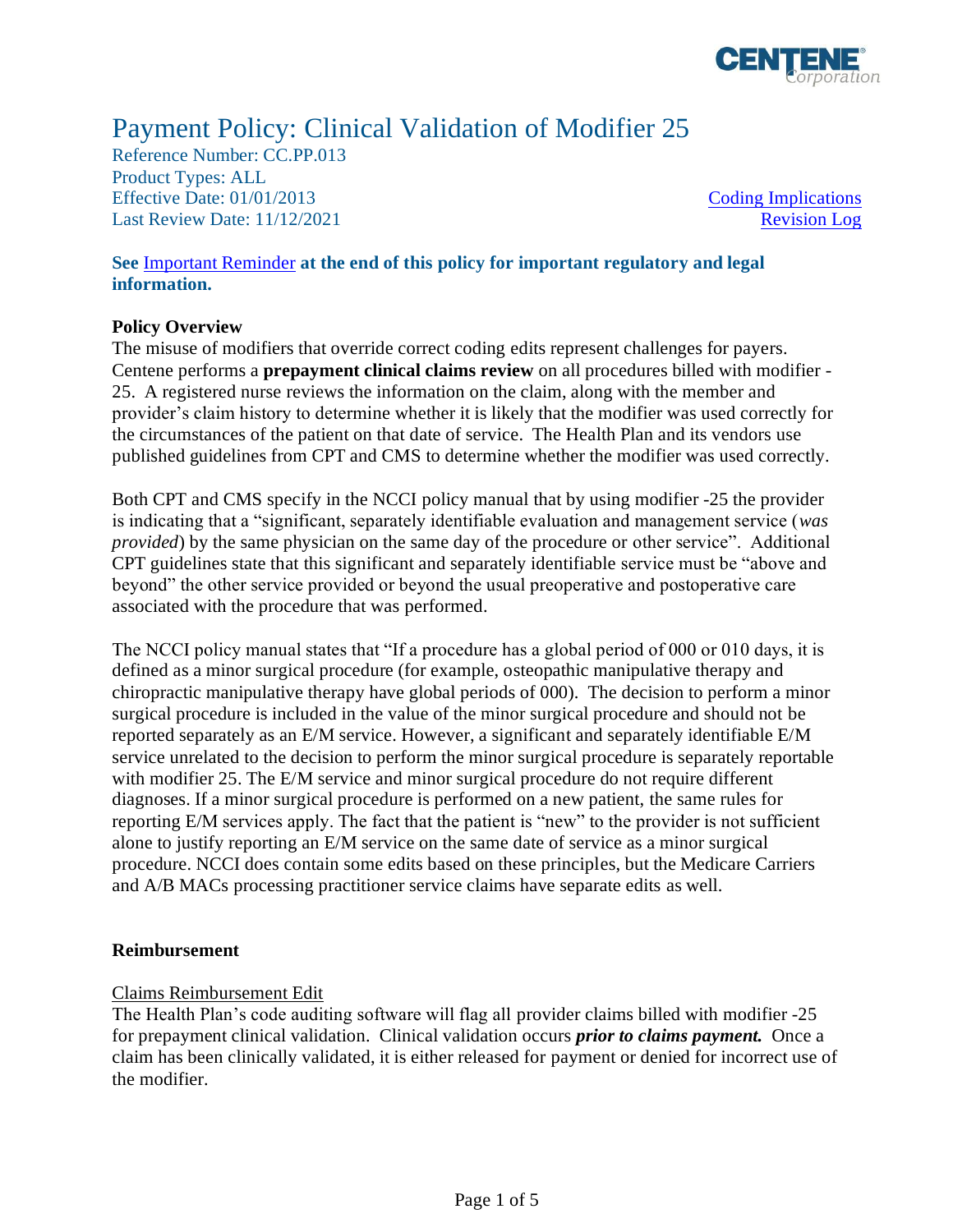



#### Rationale for Edit

Modifier -25 should only be used to indicate that a "significant, separately identifiable evaluation and management service (*was provided*) by the same physician on the same day of the procedure or other service."

#### Prepayment Clinical Claims review

A significant, separately identifiable E/M service is defined or substantiated by documentation that satisfies the relevant criteria for the respective E/M service to be reported. If claim history or assigned diagnosis codes do not indicate that significant, separately identifiable services were performed, Centene covers the primary procedure or other service and denies the secondary E/M billed with Modifier -25.

To avoid incorrect denials, providers should assign all applicable diagnosis codes that indicate the need for additional E/M services.

#### **Utilization**

## Appeals/Reconsiderations

In the event that claims documentation is insufficient to support billing modifier -25, the provider will receive a denial determination on their explanation of payment (EOP). The provider may submit an appeal or reconsideration request according to the guidelines outlined in the provider manual. Please submit all pertinent medical records for the date of service and procedures billed. *Medical records should not be submitted* on the first time claims submission as first time claim review consists only of a review of the information documented on the claim and in the member/provider history. Medical records should only be submitted once the provider receives a denial and wishes to request a reconsideration or appeal

#### **Documentation Requirements**

The following guidelines are used to determine whether modifier -25 was used appropriately. If any one of the following conditions is met then reimbursement for the E/M service is recommended

- If the E/M service is the first time the provider has seen the patient or evaluated a major condition
- A diagnosis on the claim indicates that a separate medical condition was treated in addition to the procedure that was performed
- The patient's condition is worsening as evidenced by diagnostic procedures being performed on or around the date of services
- If a provider bills supplies or equipment, on or around the same date, that are unrelated to the procedure performed but would have required an E/M service to determine the patient's need

#### <span id="page-1-0"></span>**Coding and Modifier Information**

This payment policy references Current Procedural Terminology (CPT®). CPT® is a registered trademark of the American Medical Association. All CPT® codes and descriptions are copyrighted 2021, American Medical Association. All rights reserved. CPT codes and CPT descriptions are from current manuals and those included herein are not intended to be allinclusive and are included for informational purposes only. Codes referenced in this payment policy are for informational purposes only. Inclusion or exclusion of any codes does not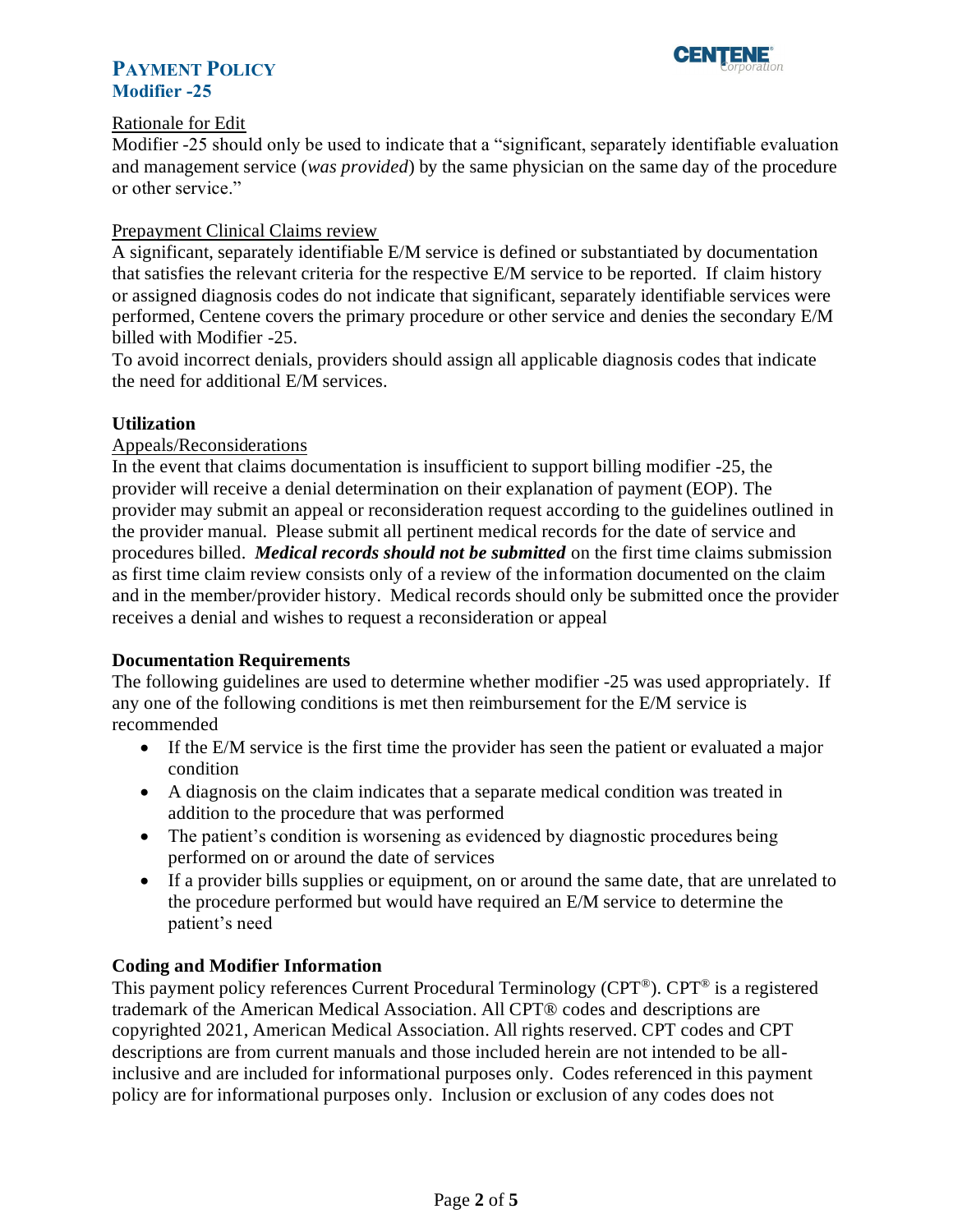# **PAYMENT POLICY Modifier -25**



guarantee coverage. Providers should reference the most up-to-date sources of professional coding guidance prior to the submission of claims for reimbursement of covered services.

| <b>Modifier</b> | <b>Descriptor</b>                                                                                                                              |
|-----------------|------------------------------------------------------------------------------------------------------------------------------------------------|
| $-25$           | Significant, separately identifiable evaluation and management service<br>by the same physician or other qualified health care professional on |
|                 | the same day of the procedure or other service                                                                                                 |

#### **Related Documents or Resources**

- 1. Centers for Medicare and Medicaid Services, CMS Manual System and other CMS publications and services.
- 2. Centers for Medicare and Medicaid Services, National Correct Coding Initiative (NCCI) publications.
- 3. American Medical Association, Current Procedural Terminology (CPT®) and associated publications and services.

## **References**

- 1. *Current Procedural Terminology (CPT*®), 2021
- 2. *HCPCS Level II*, 2021
- 3. *International Classification of Diseases*, Tenth Revision, Clinical Modification (ICD-10- CM), 2021
- 4. *ICD-10-CM Official Draft Code Set*, 2021

<span id="page-2-0"></span>

| <b>Revision History</b> |                                                                    |
|-------------------------|--------------------------------------------------------------------|
| 01/10/2017              | Converted to corporate template and conducted annual review.       |
| 02/7/2017               | Removed duplicate sentence in policy overview and made punctuation |
|                         | corrections.                                                       |
| 02/24/2018              | Update policy, updated resources, verified modifier, and conducted |
|                         | review.                                                            |
| 03/25/2019              | Conducted Review, verified codes, Updated policy                   |
| 11/01/2019              | Annual Review completed                                            |
| 11/01/2020              | <b>Annual Review completed</b>                                     |
| 11/12/2021              | Annual Review completed; no policy changes required                |

#### <span id="page-2-1"></span>**Important Reminder**

For the purposes of this payment policy, "Health Plan" means a health plan that has adopted this payment policy and that is operated or administered, in whole or in part, by Centene Management Company, LLC, or any other of such health plan's affiliates, as applicable.

The purpose of this payment policy is to provide a guide to payment, which is a component of the guidelines used to assist in making coverage and payment determinations and administering benefits. It does not constitute a contract or guarantee regarding payment or results. Coverage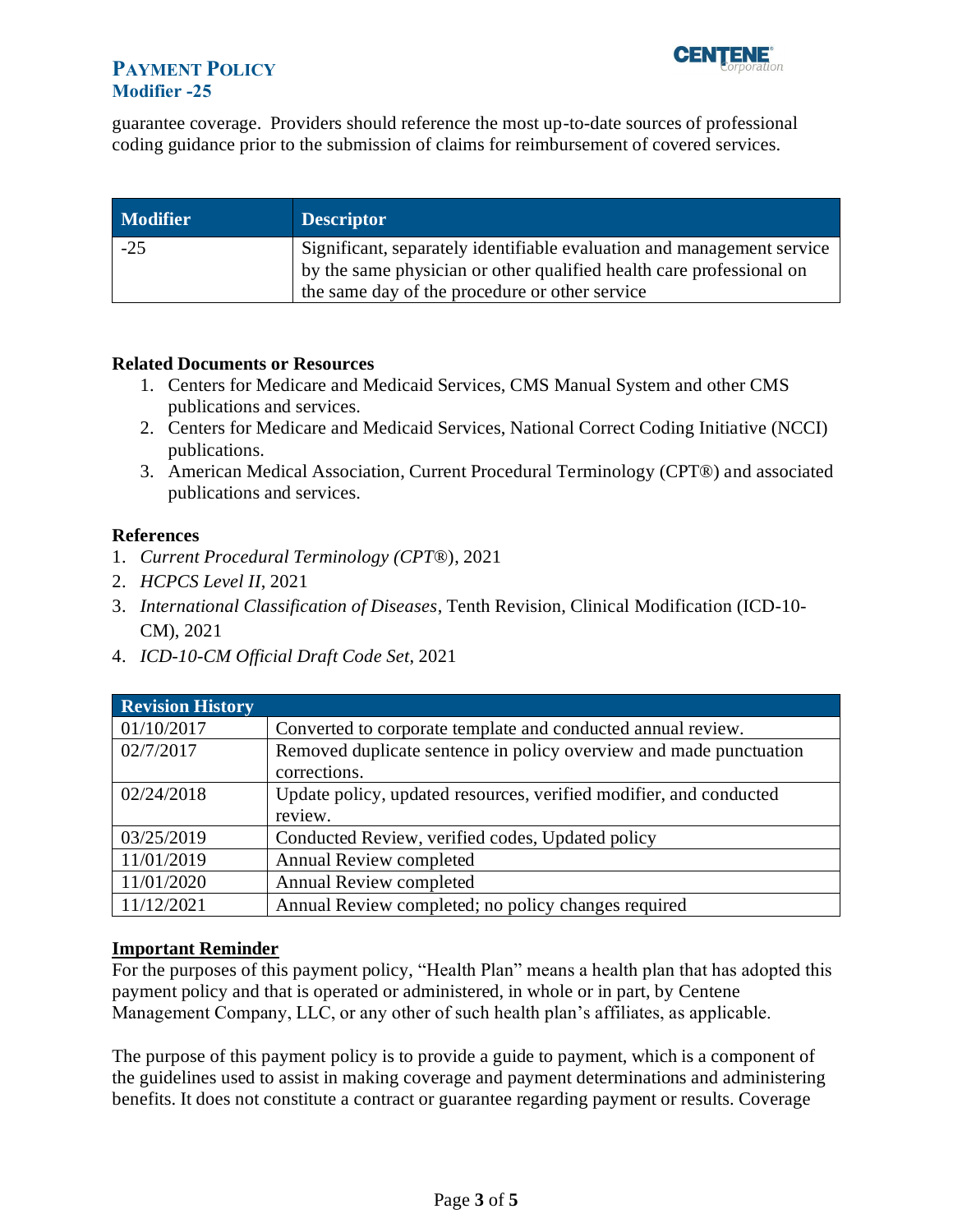

## **PAYMENT POLICY Modifier -25**

and payment determinations and the administration of benefits are subject to all terms, conditions, exclusions and limitations of the coverage documents (e.g., evidence of coverage, certificate of coverage, policy, contract of insurance, etc.), as well as to state and federal requirements and applicable plan-level administrative policies and procedures.

This payment policy is effective as of the date determined by Health Plan. The date of posting may not be the effective date of this payment policy. This payment policy may be subject to applicable legal and regulatory requirements relating to provider notification. If there is a discrepancy between the effective date of this payment policy and any applicable legal or regulatory requirement, the requirements of law and regulation shall govern. Health Plan retains the right to change, amend or withdraw this payment policy, and additional payment policies may be developed and adopted as needed, at any time.

This payment policy does not constitute medical advice, medical treatment or medical care. It is not intended to dictate to providers how to practice medicine. Providers are expected to exercise professional medical judgment in providing the most appropriate care, and are solely responsible for the medical advice and treatment of members. This payment policy is not intended to recommend treatment for members. Members should consult with their treating physician in connection with diagnosis and treatment decisions.

Providers referred to in this policy are independent contractors who exercise independent judgment and over whom Health Plan has no control or right of control. Providers are not agents or employees of Health Plan.

This payment policy is the property of Centene Corporation. Unauthorized copying, use, and distribution of this payment policy or any information contained herein are strictly prohibited. Providers, members and their representatives are bound to the terms and conditions expressed herein through the terms of their contracts. Where no such contract exists, providers, members and their representatives agree to be bound by such terms and conditions by providing services to members and/or submitting claims for payment for such services.

**Note: For Medicaid members**, when state Medicaid coverage provisions conflict with the coverage provisions in this payment policy, state Medicaid coverage provisions take precedence. Please refer to the state Medicaid manual for any coverage provisions pertaining to this payment policy.

**Note: For Medicare members,** to ensure consistency with the Medicare National Coverage Determinations (NCD) and Local Coverage Determinations (LCD), all applicable NCDs and LCDs should be reviewed prior to applying the criteria set forth in this payment policy. Refer to the CMS website at [http://www.cms.gov](http://www.cms.gov/) for additional information.

©2021 Centene Corporation. All rights reserved. All materials are exclusively owned by Centene Corporation and are protected by United States copyright law and international copyright law. No part of this publication may be reproduced, copied, modified, distributed, displayed, stored in a retrieval system, transmitted in any form or by any means, or otherwise published without the prior written permission of Centene Corporation. You may not alter or